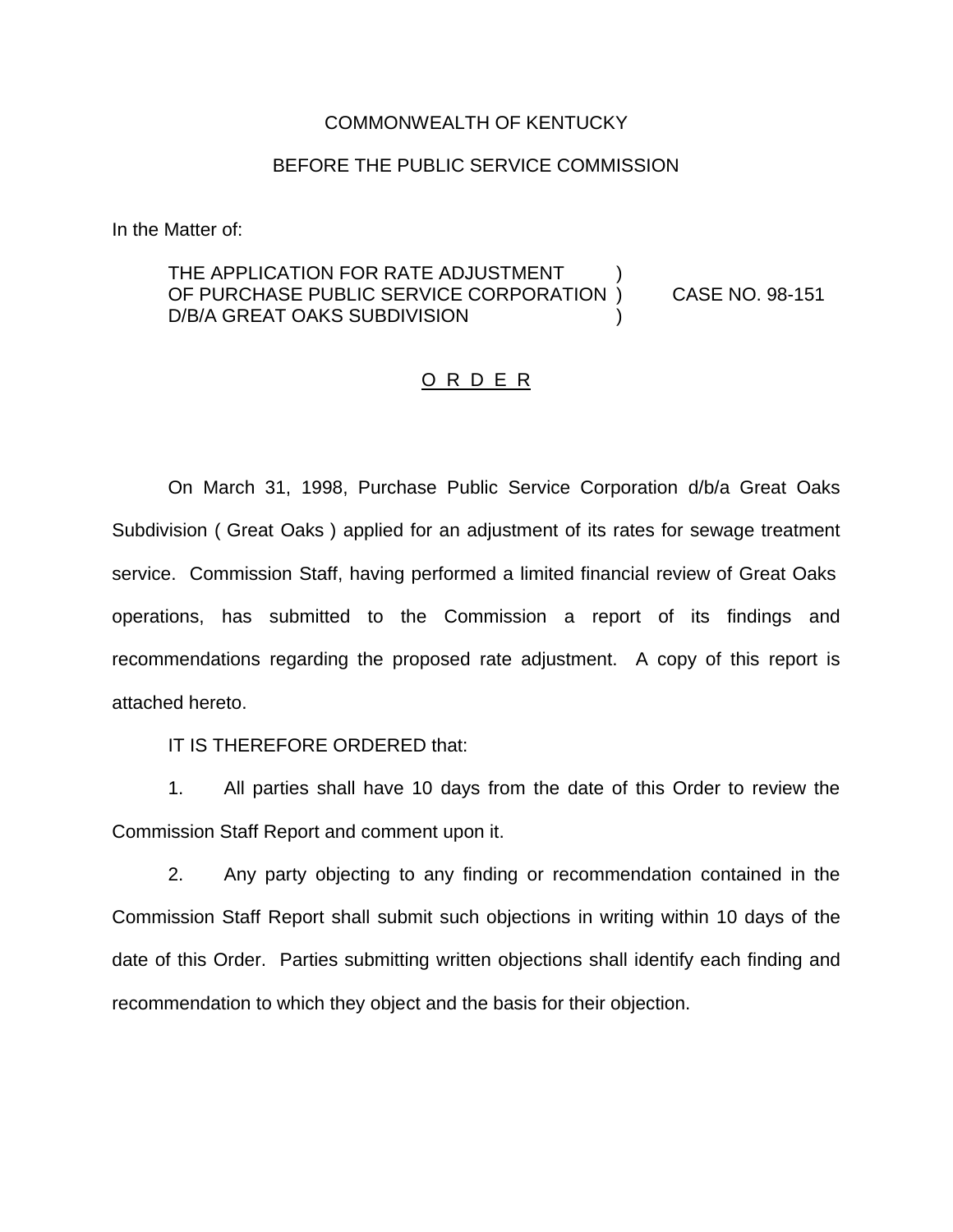3. If a party does not submit any objections to the Commission Staff Report within 10 days of the date of the Order, it shall be considered as accepting the Commission Staff s findings and recommendations.

4. A public hearing on the proposed rate adjustment shall be held in Hearing Room 1 of the Commission s offices at 730 Schenkel Lane, Frankfort, Kentucky on January 25, 1999, at 1:00 p.m., Eastern Standard Time.

5. Great Oaks shall cause to be published in a newspaper of general circulation in the area affected by its proposed rate adjustment, no later than January 18, 1999, notice of the purpose, time, place and date of hearing.

6. If no objections to the findings and recommendations of the Commission Staff Report are received within 10 days of the date of this Order, the scheduled hearing in this matter shall be canceled and this matter shall stand submitted to the Commission for decision based upon the existing record.

Done at Frankfort, Kentucky, this 8<sup>th</sup> day of January, 1999.

By the Commission

ATTEST:

Executive Director

\_\_\_\_\_\_\_\_\_\_\_\_\_\_\_\_\_\_\_\_\_\_\_\_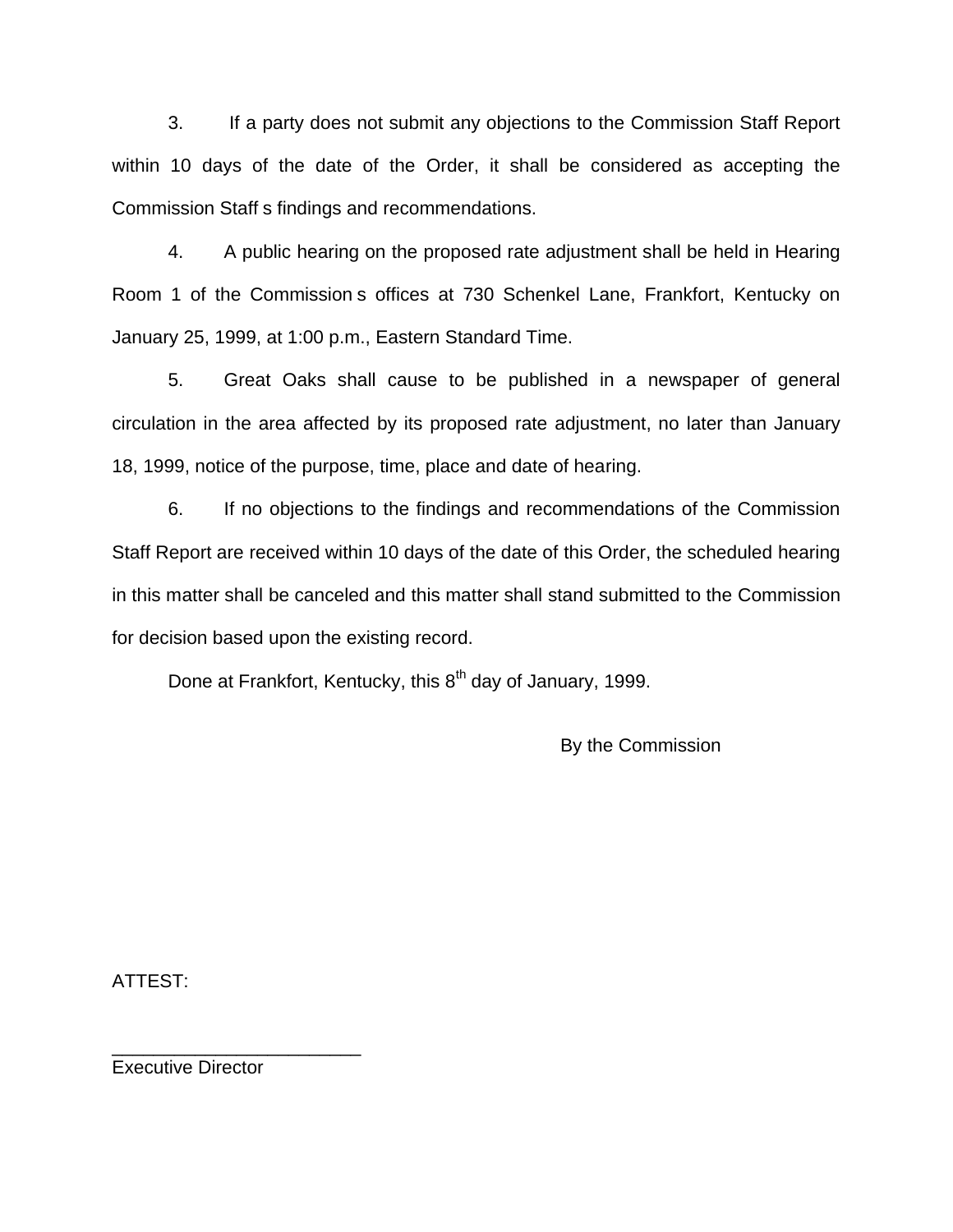# COMMONWEALTH OF KENTUCKY

## BEFORE THE PUBLIC SERVICE COMMISSION

In the Matter of:

THE APPLICATION FOR RATE ADJUSTMENT OF PURCHASE PUBLIC SERVICE CORPORATION ) CASE NO. 98-151 D/B/A GREAT OAKS SUBDIVISION (1)

## STAFF REPORT

Prepared by:

John D. Williams Public Utility Financial Analyst, Senior Water and Sewer Revenue Requirements Branch Division of Financial Analysis

Carryn Lee **Manager** Communications, Water and Sewer Rate Design Branch Division of Financial Analysis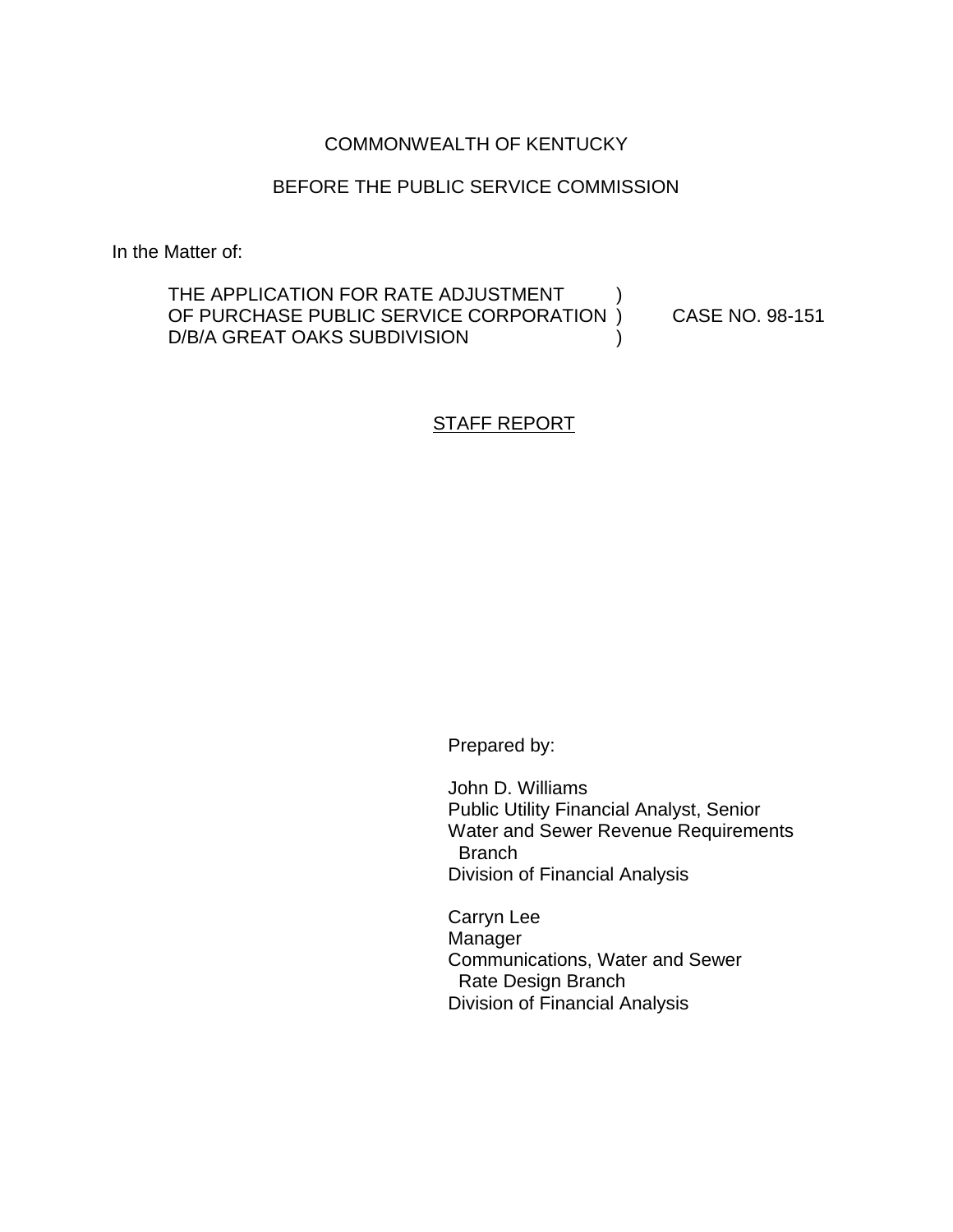#### STAFF REPORT

#### ON

### PURCHASE PUBLIC SERVICE CORPORATION D/B/A

#### GREAT OAKS SUBDIVISION

#### CASE NO. 98-151

On March 31, 1998, Purchase Public Service Corporation d/b/a Great Oaks Subdivision ( Great Oaks ) filed an application seeking to increase its rates pursuant to 807 KAR 5:076. The application requested approval to increase tariffed sewer rates by 42% percent, an increase in annual revenue of \$11,721. Great Oaks requested assistance from Commission Staff ( Staff ) in the preparation of its Alternative Rate Filing Application as allowed pursuant to 807 KAR 5:076, Section 2. To assist in the preparation of this application, Staff performed a limited financial review of Great Oaks test year operations; the calendar year ended December 31, 1996.

The scope of the review was limited to obtaining information as to whether the test period operating revenues and expenses were representative of normal operations. Insignificant or immaterial discrepancies were not pursued and are not addressed herein.

Mark Frost, of the Commission s Water and Sewer Revenue Requirements Branch, performed the limited review on April 3, 1997. Since Mr. Frost was no longer an employee of the Commission when the application was filed, John Williams of the Commission s Water and Sewer Revenue Requirements Branch was assigned the case. Part of Mr. Williams analytical work in this case was to compare the 1997 annual report to the Commission to the adjusted operations for 1996. As a result of this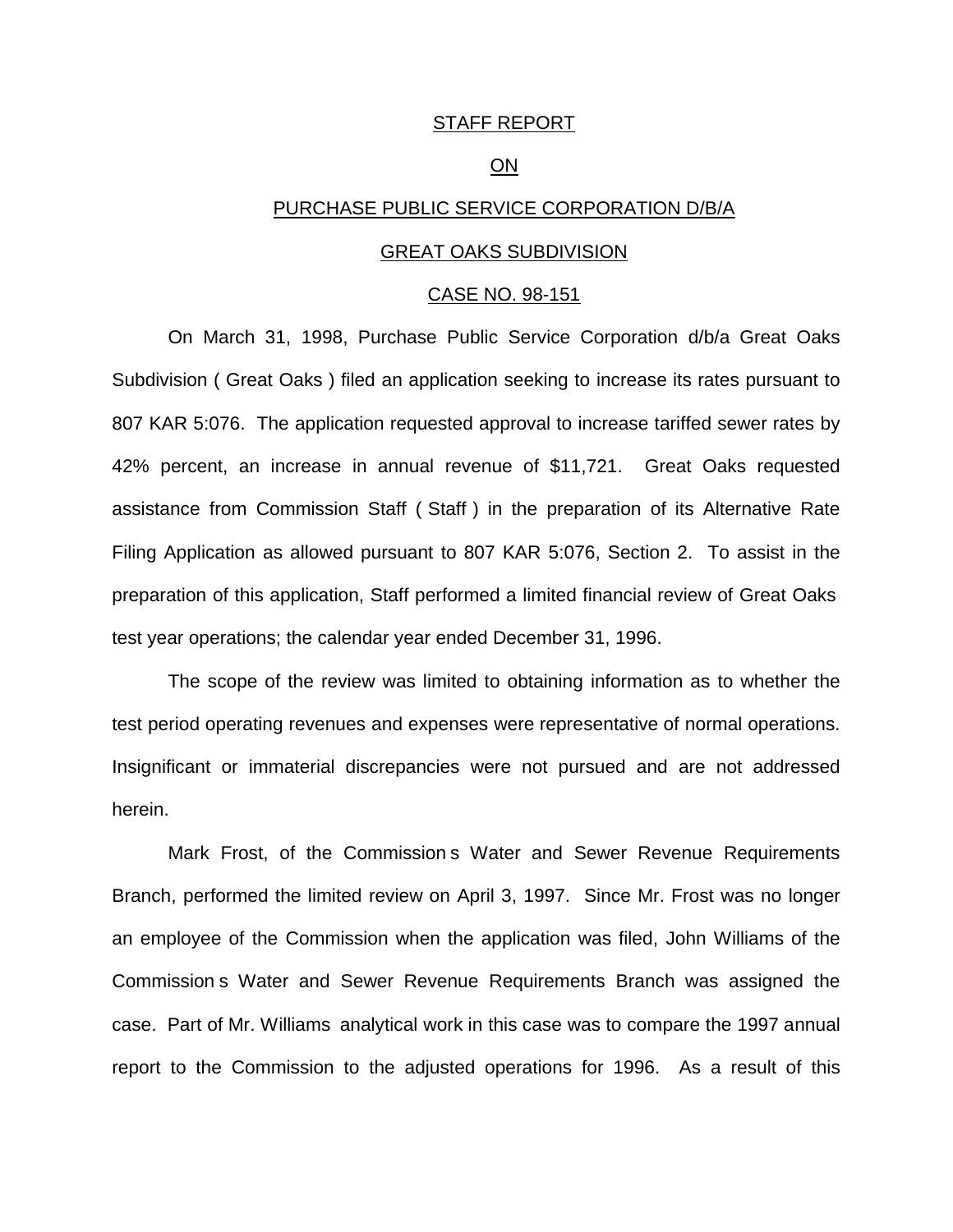analytical review, Mr. Williams performed a limited review for the year 1997 on September 23, 1998. Mr. Williams is responsible for the preparation of this Staff Report except for the determination of normalized operating revenue and Attachment D, which were prepared by Carryn Lee of the Commission s Communications, Water and Sewer Branch.

A comparison of Great Oaks actual and pro forma operations is shown in Attachment A. Based on Staff s recommendations, Great Oaks operating statement would appear as set forth in Attachment B. Attachment C details the revenue requirement determination. Staff recommends a revenue requirement of \$35,998 or a \$8,074 increase. The rates contained in Attachment D will achieve the Staff s recommended level of revenue.

> John D. Williams Public Utility Financial Analyst, Senior Water and Sewer Revenue Requirements Branch Division of Financial Analysis

 $\frac{1}{2}$ 

Carryn Lee **Manager** Communications, Water and Sewer Rate Design Branch Division of Financial Analysis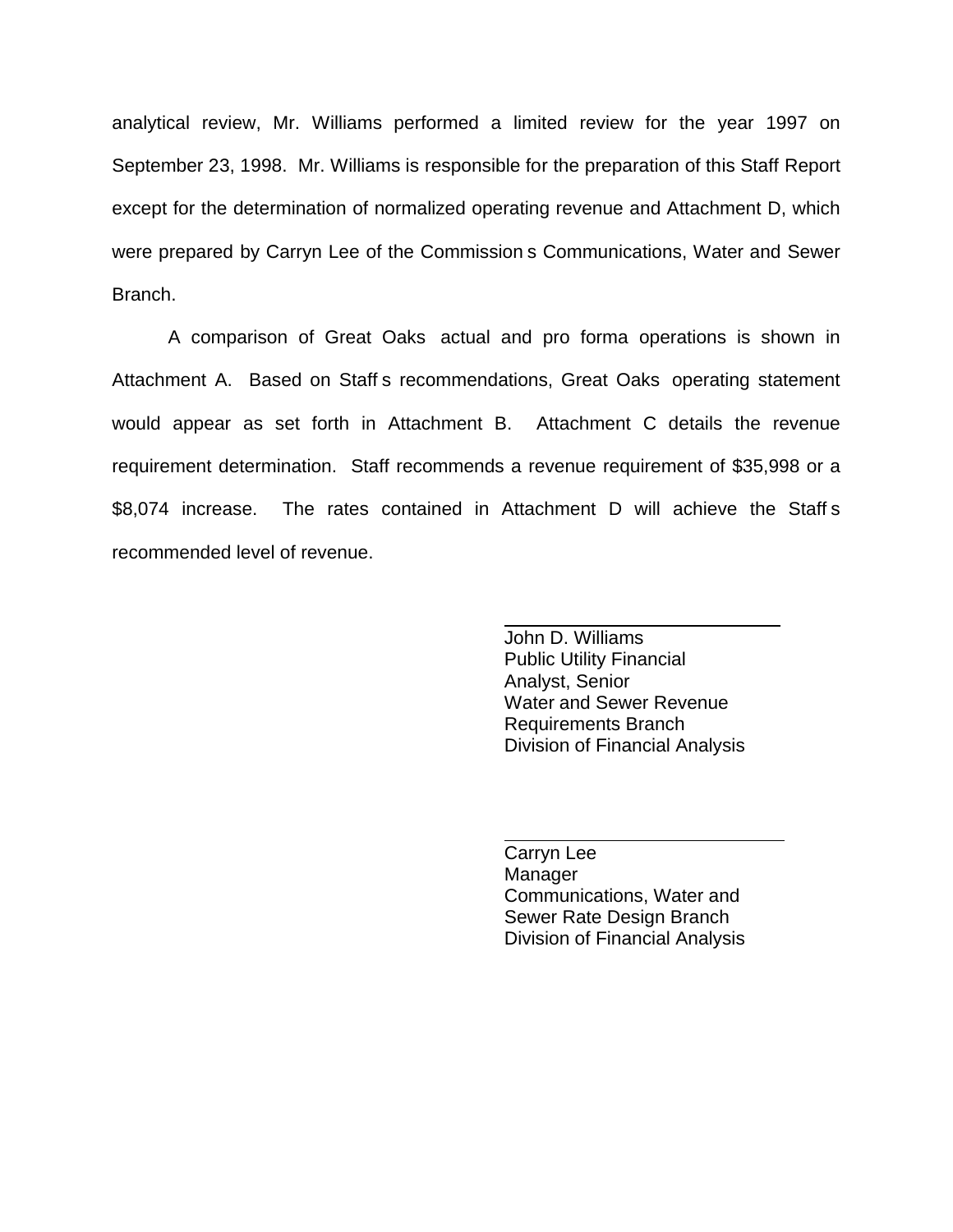# ATTACHMENT A STAFF REPORT CASE NO. 98-151 GREAT OAK'S REQUESTED OPERATIONS

|                                  | <b>Test Year</b>  |         |      | Requested         |
|----------------------------------|-------------------|---------|------|-------------------|
|                                  | <b>Operations</b> | Adjs.   | Ref. | <b>Operations</b> |
| <b>Operating Revenues:</b>       |                   |         |      |                   |
| Flat Rate:                       |                   |         |      |                   |
| <b>Residential</b>               | \$26,620          | \$1,304 | A    | \$27,924          |
| <b>Other Operating Revenues:</b> |                   |         |      |                   |
| <b>Forfeited Discounts</b>       | 951               | O       |      | 951               |
| <b>Miscellaneous</b>             | 250               | 0       |      | <u>250</u>        |
| <b>Total Oper. Revenues</b>      | \$27,821          | \$1,304 |      | \$29,125          |
| <b>Operating Expenses:</b>       |                   |         |      |                   |
| <b>Sludge Hauling</b>            | \$1,400           | \$0     |      | \$1,400           |
| <b>Purchased Water</b>           | 428               | 0       |      | 428               |
| <b>KPDES Discharge Analysis</b>  | 2,550             | 570     | в    | 3,120             |
| <b>Purchased Power</b>           | 4,325             | (175)   | С    | 4,150             |
| Misc. Supplies & Exp.            | 3,592             | (442)   | D    | 3,150             |
| Supervision & Engineering        | 20,760            | 575     | Е    | 21,335            |
| Travel                           | O                 | 0       |      | 0                 |
| <b>Outside Services</b>          | 624               | 0       |      | 624               |
| Insurance                        | 568               | 72      | F    | 640               |
| Depreciation                     | 509               | 296     | G    | 805               |
| <b>Taxes Other Than Inc. Tax</b> | 50                | 0       |      | 50                |
| <b>Total Operating Expenses</b>  | \$34,806          | \$896   |      | \$35,702          |
| Net Operating Income             | (\$6,985)         | \$408   |      | (\$6,577)         |
| <b>Other Deductions:</b>         |                   |         |      |                   |
| <b>Interest Expense</b>          | 276               |         |      | 276               |
| <b>Net Operating Income</b>      | (\$7,261)         | \$408   |      | (\$6,853)         |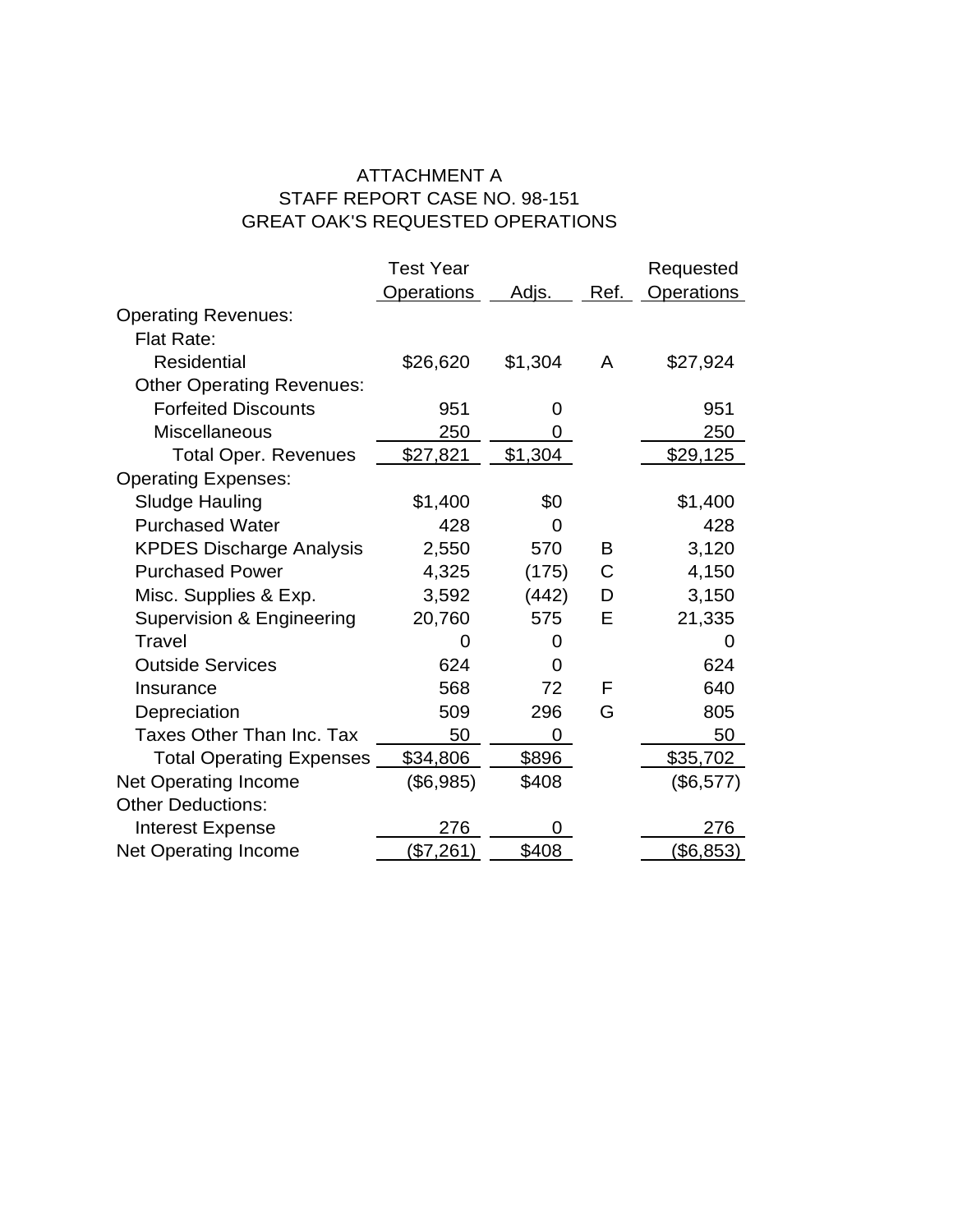# ATTACHMENT B STAFF REPORT CASE NO. 98-151 STAFF RECOMMENDED OPERATIONS

|                                  | <b>Test Period</b> | Pro Forma        |      | Recommended |
|----------------------------------|--------------------|------------------|------|-------------|
|                                  | <b>Operations</b>  | Adjs.            | Ref. | Operations  |
| <b>Operating Revenues:</b>       |                    |                  |      |             |
| Flat Rate:                       |                    |                  |      |             |
| <b>Residential</b>               | \$26,620           | \$1,304          | A    | \$27,924    |
| <b>Other Operating Revenues:</b> |                    |                  |      |             |
| Late Pymt. & Returned Ck. Fees   | 951                | (67)             | B    | 884         |
| <b>Miscellaneous</b>             | 250                | (250)            | C    | 0           |
| <b>Total Operating Revenues</b>  | \$27,821           | \$987            |      | \$28,808    |
| <b>Operating Expenses:</b>       |                    |                  |      |             |
| <b>Sludge Hauling</b>            | \$1,400            | \$0              |      | \$1,400     |
| <b>Purchased Water</b>           | 428                | (176)            | D    | 252         |
| <b>KPDES Discharge Analysis</b>  | 2,550              | 310              | E    | 2,860       |
| <b>Purchased Power</b>           | 4,325              | (939)            | F    | 3,386       |
| Misc. Supplies & Expenses        | 3,592              | (628)            | G    | 2,964       |
| Supervision & Engineering        | 20,760             | (6,098)          | H    | 14,662      |
| Travel                           | 0                  | 1,702            | H    | 1,702       |
| <b>Outside Services</b>          | 624                | (385)            | I    | 239         |
| Insurance                        | 568                | 68               | J    | 636         |
| Depreciation                     | 509                | 3,553            | K    | 4,062       |
| Taxes Other Than Inc. Tax        | 50                 | 0                |      | 50          |
| <b>Total Operating Expenses</b>  | \$34,806           | <u>(\$2,593)</u> |      | \$32,213    |
| <b>Net Operating Income</b>      | (\$6,985)          | \$3,580          |      | (\$3,405)   |
| <b>Other Deductions:</b>         |                    |                  |      |             |
| <b>Interest Expense</b>          | 276                |                  |      | 276         |
| Net Operating Income             | (\$7,261)          | \$3,580          |      | (\$3,681)   |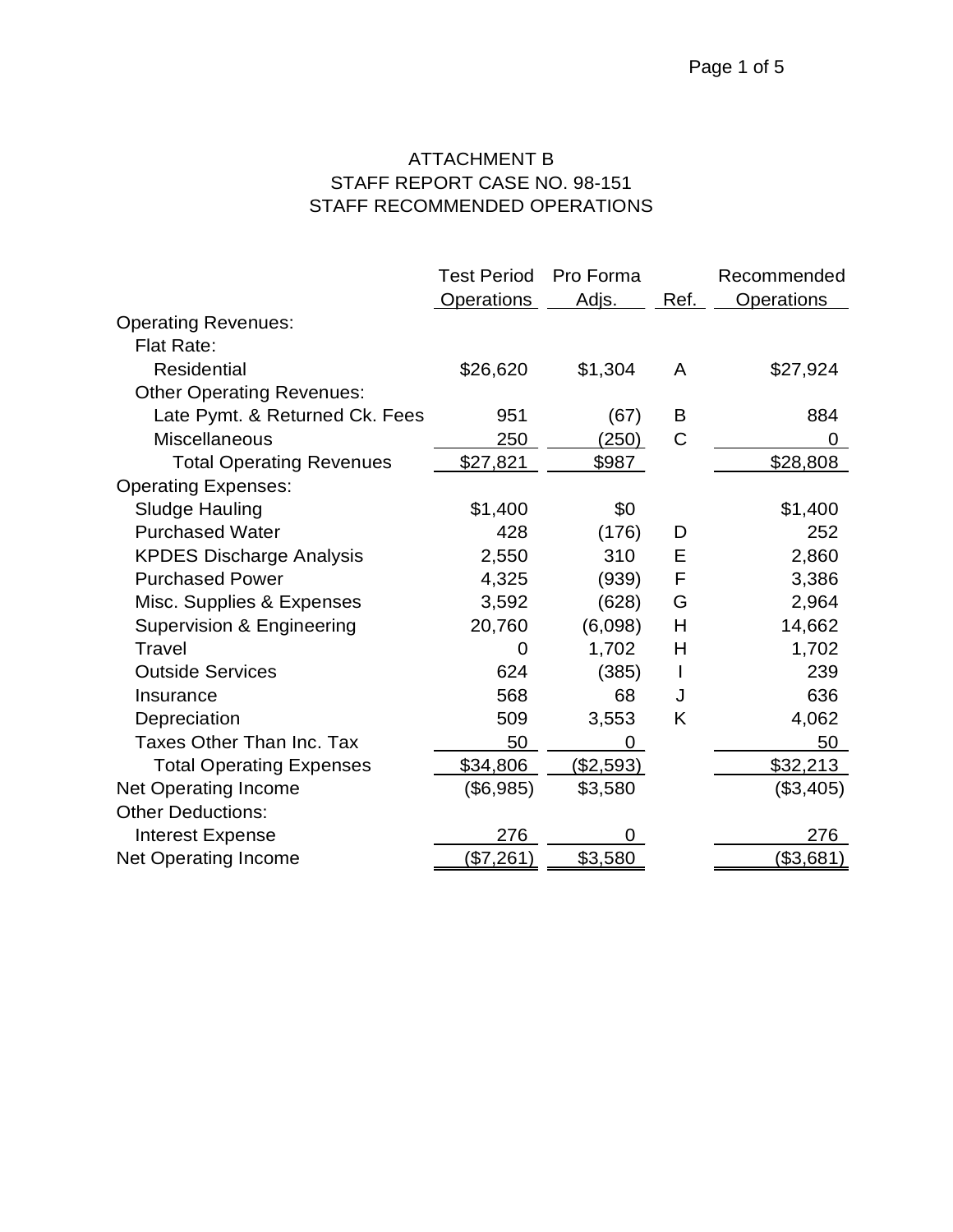## ATTACHMENT B STAFF REPORT, CASE NO. 98-151 STAFF RECOMMENDED OPERATIONS

- A. Great Oaks had 1996 test period, flat rate, and residential revenue of \$26,620 from 114 customers. The customers served did not change from 1996 to 1997. For the purposes of this report, the normalized, flat rate residential revenue will be \$27,924 (114 X \$20.41 X 12). Staff recommended an adjustment increasing residential revenue by \$1,304.
- B. Great Oaks included other operating revenue, titled forfeited discounts, of \$951 in its 1996 annual report to the Commission and its application. From a review of the utility s filed tariff, as well as, discussions with management, this revenue is from late payment and returned check fees. Based on 1997 and years prior to 1996, Staff is decreasing these by (\$67) to \$884, which is a total more consistent with historical operations.
- C. Great Oaks included other operating revenue titled miscellaneous, of \$250 in its 1996 annual report to the Commission and its application. This represents a reconnection fee for one customer charged consistent with the utility s filed tariff. Since there is no miscellaneous revenue from reconnection fees in 1997 or in the five years previous to the 1996 test period, Staff has eliminated the \$250 from miscellaneous revenue as an isolated occurrence not normal to utility operations.
- D. Based on Staff s review of 1997 purchased water totaling \$252, the 1996 test year amount of \$428 is being adjusted to the 1997 balance. This results in a (\$176) pro forma adjustment.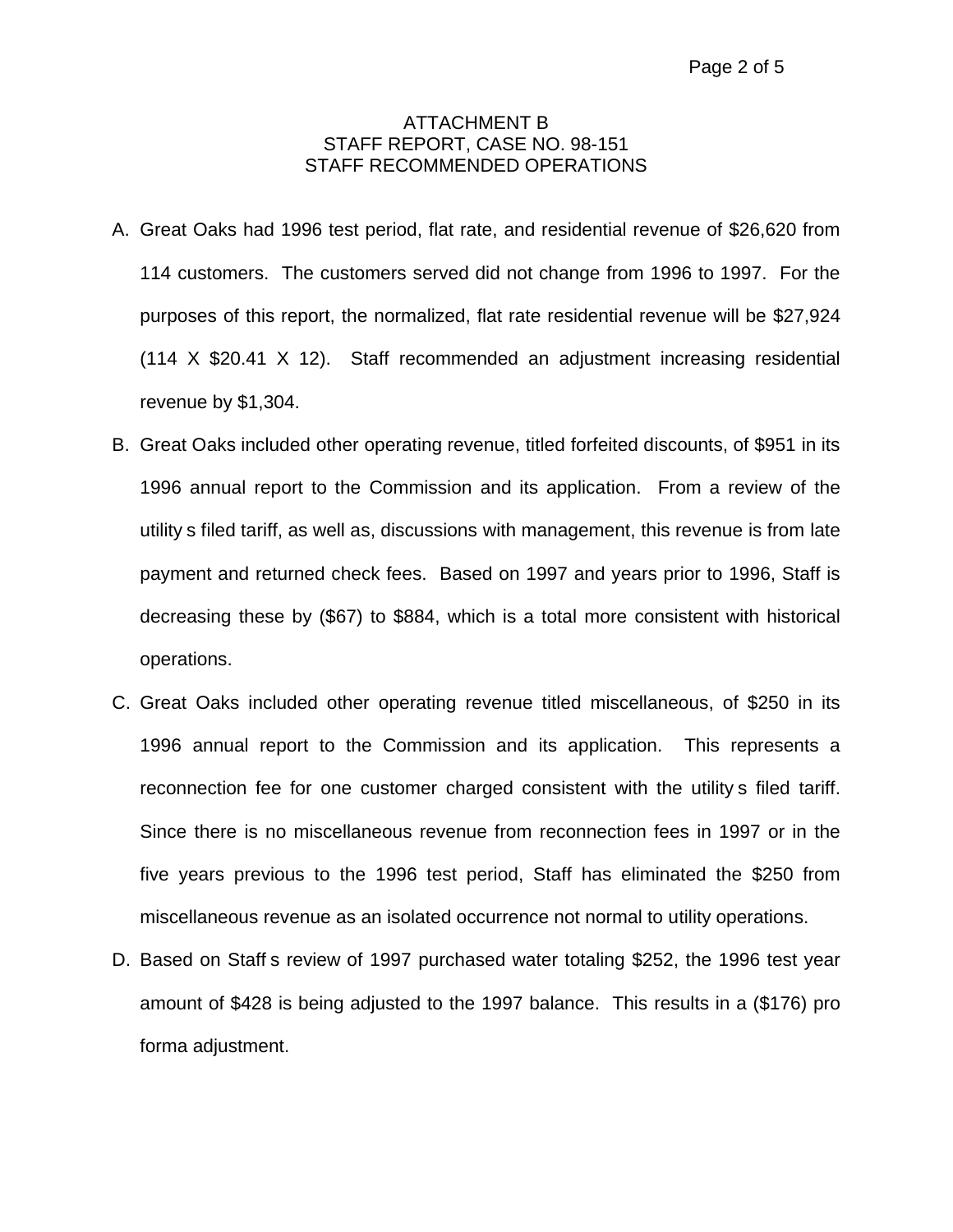- E. The KPDES permit requires that the effluent at the treatment plant be tested weekly. The Staff adjustment increasing KPDES discharge analysis by \$310 from \$2,550 to \$2,860 reflects the weekly testing requirement and the current fee of \$55 per week.
- F. Great Oaks purchased power invoices for usage from January 1, 1997 through December 31, 1997 total \$3,386 compared to \$4,325 for the 1996 test period. Accordingly, Staff decreased purchased power expense by the difference of (\$939).
- G. Miscellaneous supplies 1997 activity totals \$3,538 on the annual report to the Commission. However, two items were misclassified to miscellaneous supplies. First, outside services for accounting fees of \$239 were included. Next, a power bill for \$335, reflected in Pro Forma Adjustment F must be reclassified from the 1997 reported expense. Thus, Staff removed a total of (\$574) from the 1997 miscellaneous supplies account balance, resulting in allowable expenditures from 1997 activity of \$2,964.

| Adjusted miscellaneous supplies, 1997       |    | \$2,964    |
|---------------------------------------------|----|------------|
| Less: Reported miscellaneous supplies, 1996 |    | \$ (3,592) |
| Recommended pro forma adjustment            | S. | (628)      |

H. This Staff adjustment normalizes for Great Oaks the Purchase Area Development District ( PADD ) employees pay rates in 1998 applied to the hours worked in 1997. Fringe benefits on the salary normalization adjustment are estimated at 20 percent and indirect costs of PADD are estimated at 32 percent of the salary normalization adjustment combined with fringe benefits. Sick pay, vacation pay, other and travel expenses are recommended at the amounts reported for 1997. Travel costs were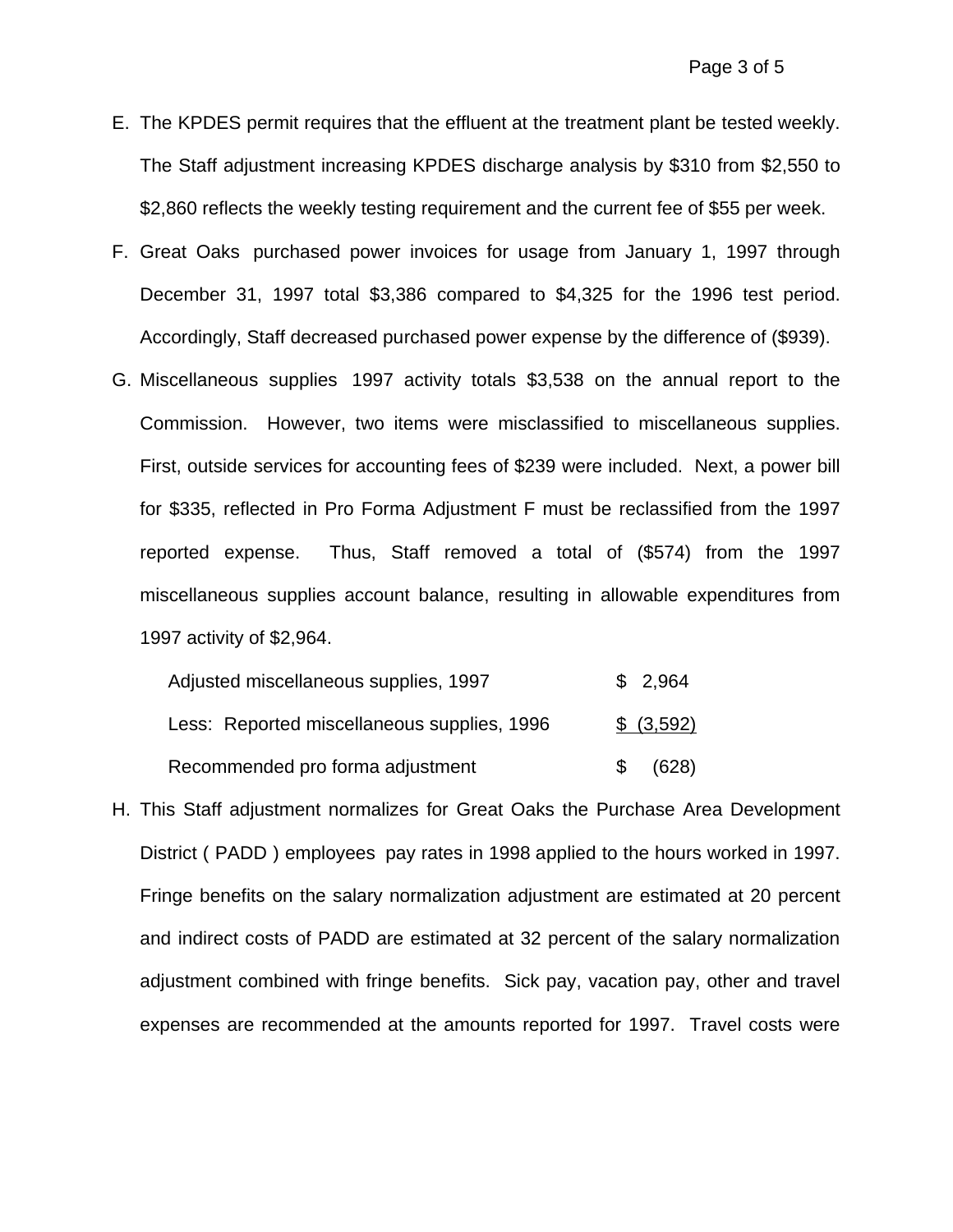included in this classification and Staff reclassified the 1997 amount of \$1,702 to a separate classification on the statement of operations.

|                                          |             | 1997 Hours        | 1998 Hourly Rate        | Normalized                   |
|------------------------------------------|-------------|-------------------|-------------------------|------------------------------|
|                                          |             | <u>Worked</u>     | <u>(1950 hrs./ yr.)</u> | <b>Salaries</b>              |
| Field technician                         |             | 272.75            | \$8.99                  | \$2,452                      |
| Certified operator                       |             | 412.50            | \$11.27                 | \$4,649                      |
| Environ./Safety manager                  |             | 44.00             | \$16.13                 | \$710                        |
| Part-time laborer                        |             | 104.00            | \$7.50                  | \$ 780                       |
| Normalized salaries                      |             |                   |                         | \$8,591                      |
|                                          | Reported    | Normalization     | Reclassify              | Adjusted                     |
|                                          | <u>1997</u> | <b>Adjustment</b> | <b>Travel</b>           | <u>1997</u>                  |
| <b>Salaries</b>                          | \$8,388     | \$203             |                         | \$8,591                      |
| Empl. Benefits                           | \$<br>1,757 | \$41              |                         | \$<br>1,798                  |
| Sick pay                                 | \$<br>317   |                   |                         | \$<br>317                    |
| Vacation pay                             | \$<br>359   |                   |                         | \$<br>359                    |
| Other                                    | \$<br>279   |                   |                         | \$<br>279                    |
| Indirect costs                           | \$<br>3,240 | \$78              |                         | \$<br>3,318                  |
| Travel                                   | \$1,702     |                   | (\$1,702)               | $\frac{1}{2}$<br>$\mathbf 0$ |
| <b>TOTALS</b>                            | \$16,042    | \$322             | (\$1,702)               | \$14,662                     |
| Supervision & Engineering reported, 1996 |             | \$20,760          |                         |                              |
| Normalized total per Staff               |             |                   | \$14,662                |                              |
| Pro forma adjustment recommended         |             |                   | (\$6,098)               |                              |

- I. This Staff adjustment reduces outside services by (\$385), from the \$624 amount reported for the 1996 test period to the actual outside services for 1997 of \$239 (see Adjustment G).
- J. This Staff adjustment increases the 1996 test year insurance expense balance from \$568 to the actual amount reported for 1997 of \$636. Thus, the pro forma adjustment is \$68.
- K. Staff has provided for depreciation based on the expense reported for 1997 of \$7,380, the depreciation estimated on capital expenditures planned in the near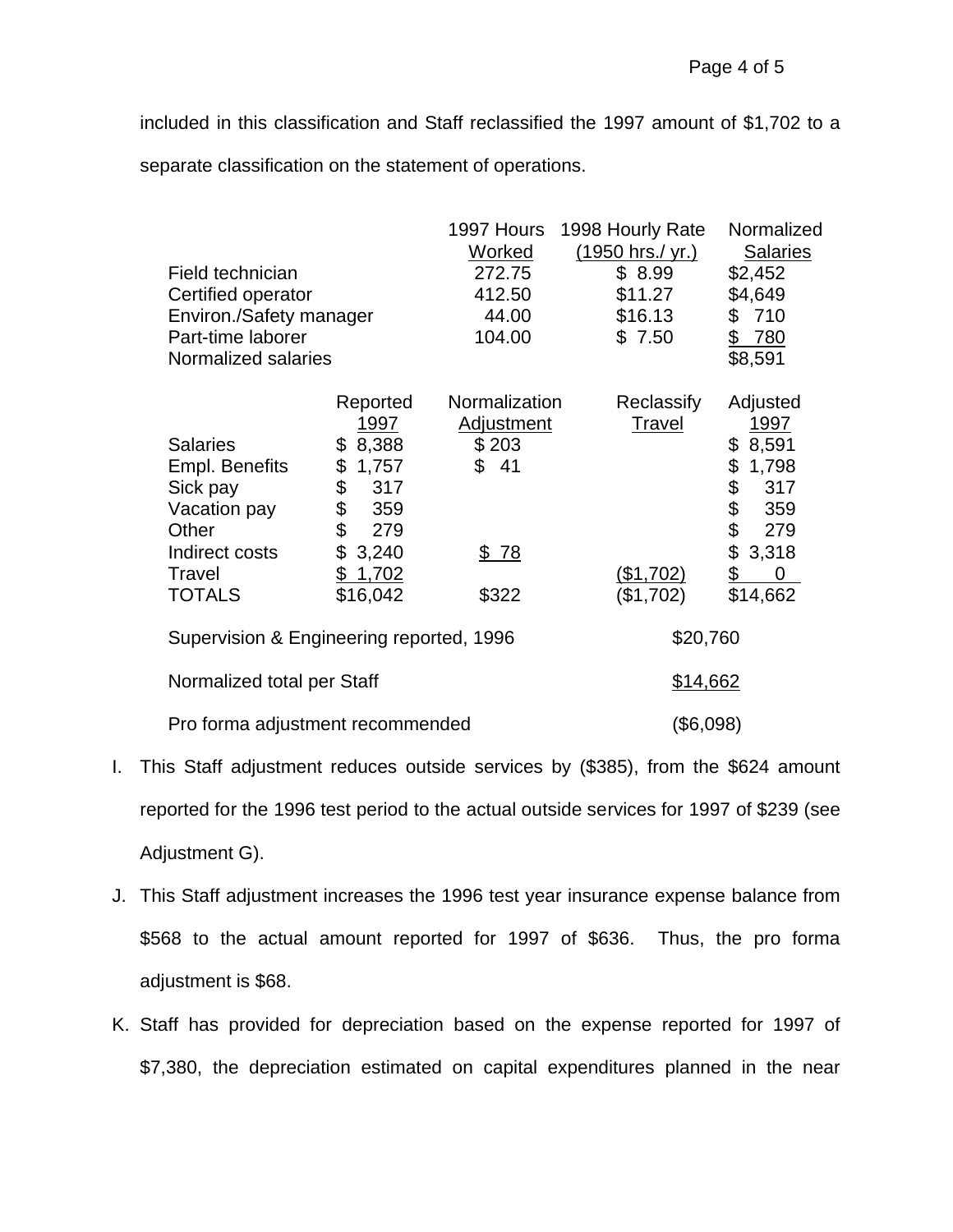future of \$272, and by computing the amortization of plant acquisition adjustment as directed by the Commission<sup>1</sup>. Upon the transfer of the plant to Purchase Public Service Corporation the Commission directed Great Oaks to amortize any plant acquisition adjustment over the remaining useful life of the plant acquired. This results in an annual offset to depreciation expense of (\$3,590). The net effect of these adjustments is a pro forma depreciation expense of \$3,553, calculated as follows:

| Planned future capital expenditures                   | Est. Cost | Useful Life | Depreciation |
|-------------------------------------------------------|-----------|-------------|--------------|
| Chart recorder                                        | \$1,216   | 10 years    | 122<br>\$    |
| <b>Driveway</b>                                       | \$1,500   | 10 years    | \$150        |
| Subtotal                                              |           |             | \$272        |
| Plant depreciation reported, 1997                     |           |             | \$7,380      |
| Less: Amortization of plant acquisition adjustment    |           |             | (\$3,590)    |
| Staff recommended depreciation, net                   |           |             | \$4,062      |
| Less: Reported 1996 depreciation, net of amortization |           |             | (\$509)      |
| Staff recommended pro forma adjustment                |           |             | \$3,553      |

<sup>&</sup>lt;sup>1</sup> Case No. 93-205, The Joint Application of Great Oaks Sanitation, Inc. and Purchase Public Service Corporation, a Kentucky Corporation, for Approval of a Real Estate Purchase Agreement Providing for the Transfer by Great Oaks Sanitation, Inc. of a Wastewater Treatment Plant Servicing the Great Oaks Subdivision in McCracken County, Kentucky to Purchase Public Service Corporation.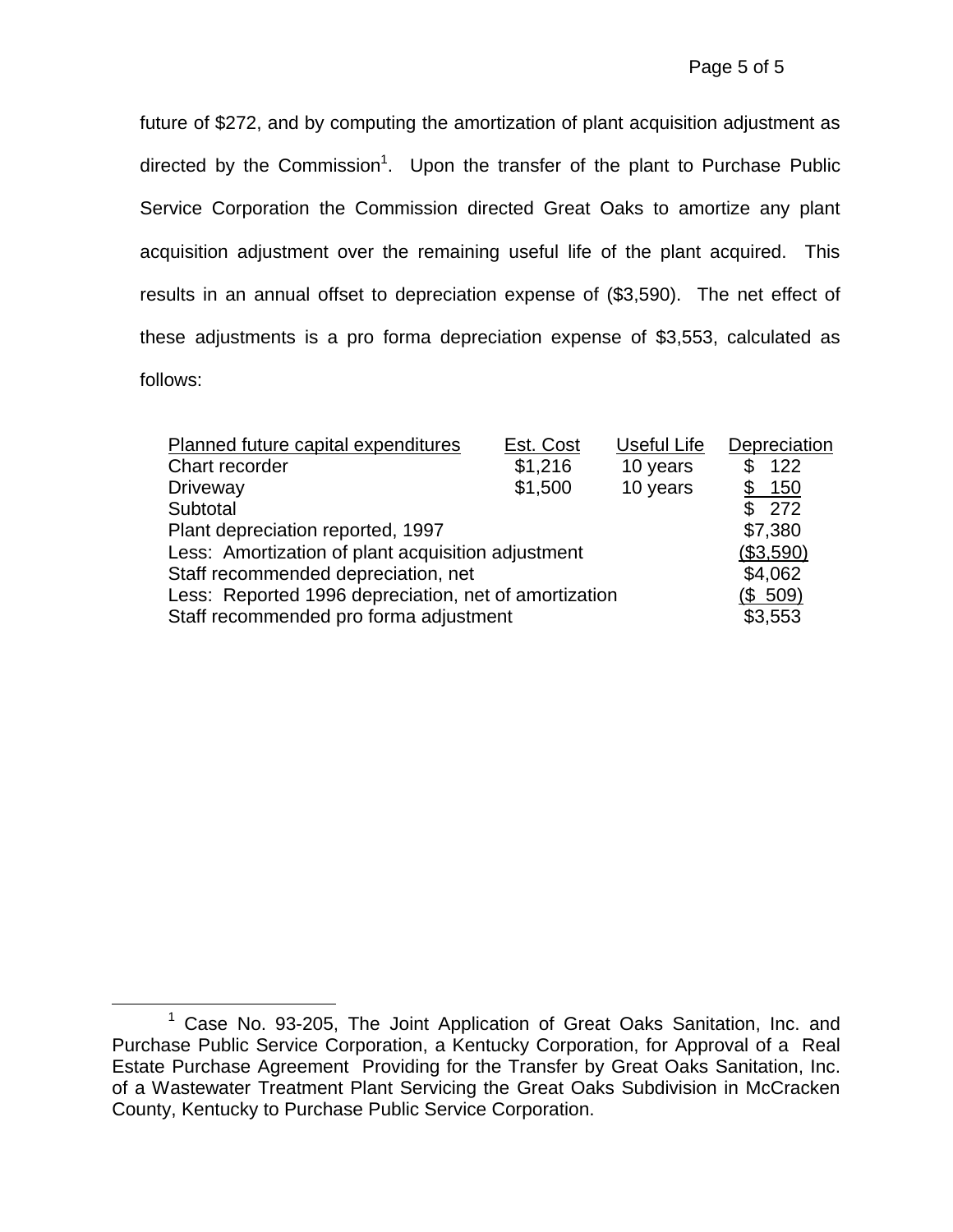# ATTACHMENT C STAFF REPORT, CASE NO. 98-151 COMPARISON OF REQUESTED AND RECOMMENDED REVENUE REQUIREMENTS

|                                                | <b>Great Oaks</b> | <b>Staff</b>    |
|------------------------------------------------|-------------------|-----------------|
|                                                | Requested         | Recommended     |
| <b>Operating Expenses</b>                      | \$35,702          | \$32,213        |
| Divided by: Requested Operating Ratio          | 88%               | 88%             |
| Subtotal                                       | \$40,570          | \$36,606        |
| Add: Interest Expense                          | 276               | 276             |
| <b>Total Revenue Requirement</b>               | 40,846            | 36,882          |
| Less: Other Operating Revenues                 | 1,201             | 884             |
| <b>Revenue Requirement from Sewer Rates</b>    | \$39,645          | \$35,998        |
| Less: Pro Forma Revenue from Sewer Rates       | 27,924            | 27,924          |
| Revenue Increase                               | <u>\$11,721</u>   | \$8,074         |
|                                                |                   |                 |
| <b>Revenue Requirement from Sewer Rates</b>    | \$39,645          | \$35,998        |
| Divided by: 12-Months                          | 12                | 12 <sub>2</sub> |
| <b>Monthly Sewer Collections</b>               | \$3,303.75        | \$2,999.83      |
| Divided by: Number of Customers                | 114               | 114             |
| <b>Requested Monthly Flat Residential Rate</b> | <u>\$28.98</u>    | \$26.31         |
|                                                |                   |                 |
| <b>Requested Monthly Flat Residential Rate</b> | \$28.98           | \$26.31         |
| <b>Less: Current Tariffed Rate</b>             | 20.41             | 20.41           |
| Dollar Affect on Average Customers Bill        | \$8.57            | \$5.90          |
|                                                |                   |                 |
| Percentage Affect on Average Customers Bill    | 42%               | 29%             |
|                                                |                   |                 |